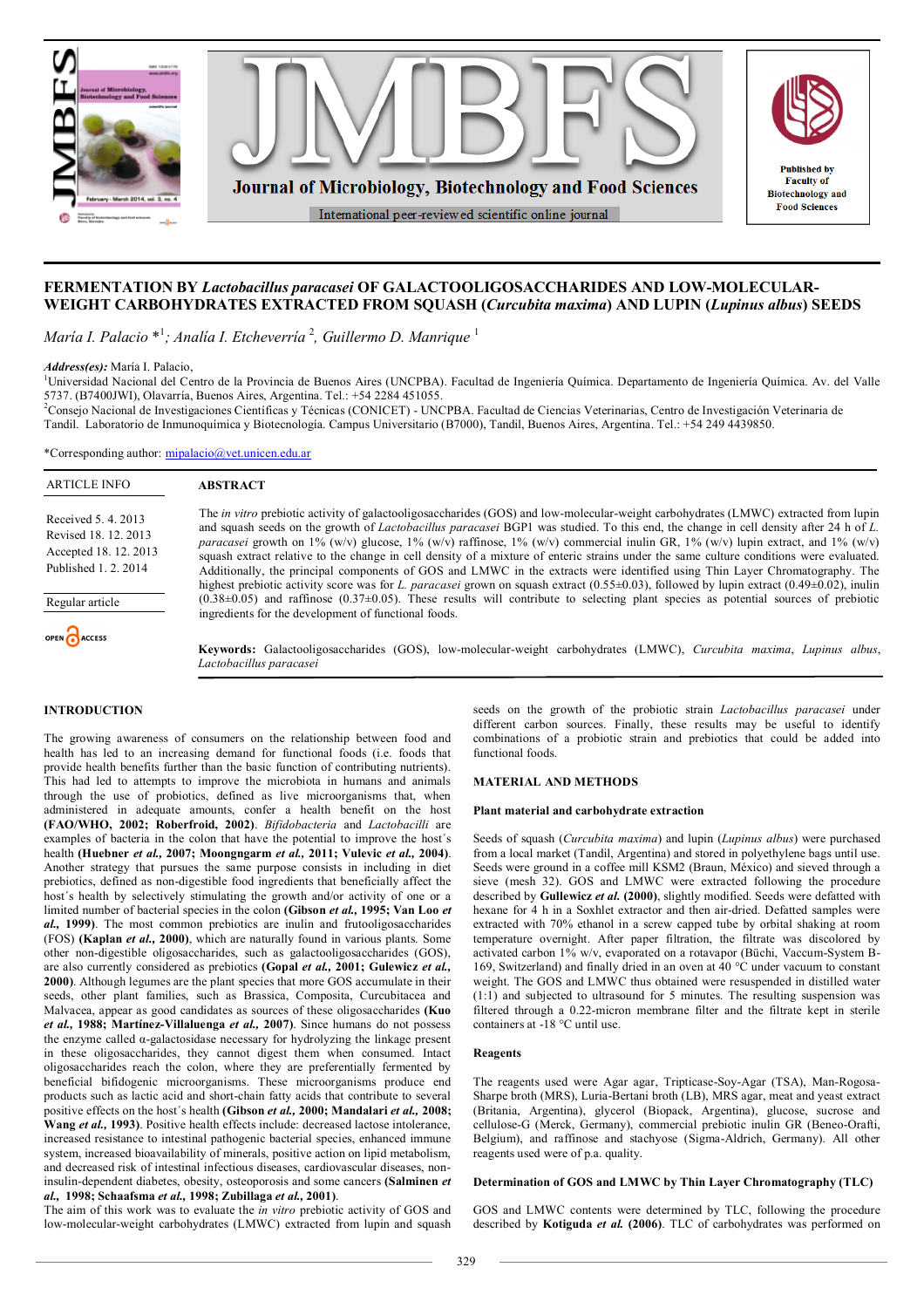cellulose-G plates with 2-PrOH/EtAc/H<sub>2</sub>O (6:1:3  $v/v/v$ ). Carbohydrates were visualized by naphthoresorcinol (1% α-napthol in 95% ethanol containing 10% orthophosphoric acid).

## *Lactobacillus paracasei* **and growth conditions**

A lyophilized strain of *L. paracasei* BGP1 (Clericci-Sacco, Italy) was kindly donated by Tuteur Laboratory (Argentina). This strain has been reported as a probiotic in different previous studies **(Huebner** *et al.***, 2007; Reid, 2008)**. This strain was selected using raffinose as positive control and then grown in MRS broth at 37 °C for 24 h under anaerobic conditions and maintained as frozen stock cultures at -70 °C with 20% glycerol, until required. Frozen cultures were subcultured overnight in MRS broth with or without sugars (basal medium). One percent of the overnight culture was inoculated on fresh culture medium and incubated under the same conditions. Samples were drawn at different times of incubation (0, 2, 3, 5, 6, 7, 9 and 24 h) for measurement of cell density, pH, titratable acidity and plate count.

#### **Basal growth medium and carbohydrate substrates**

To study the growth of *L. paracasei* on various oligosaccharides, carbohydratefree MRS containing: 10 g  $L^{-1}$  protease peptone, 8 g  $L^{-1}$  meat extract, 4 g  $L^{-1}$  yeast extract, 1 mL Tween 80, 2 g L<sup>-1</sup> dipotassium phosphate, 5 g L<sup>-1</sup> sodium acetate, 2 g L<sup>-1</sup> ammonium citrate, 0.02 g L<sup>-1</sup> magnesium sulfate, and 0.05 g L<sup>-1</sup> manganese sulfate, was used as basal growth medium. A volume of 0.05% of L-cysteine was added to improve anaerobic conditions and stimulate the growth of the probiotic strain. Solid medium was prepared using 1.5% agar, and 30 mg/L of bromocresol purple only for the 24 h plate culture, as an indicator of acidification activity. The medium was adjusted to pH 6.5±0.2 and finally sterilized at 121 ºC, 1 atmosphere for 20 minutes.

Glucose, inulin GR, raffinose, and squash and lupin extracts, were sterilized by membrane filtration and added to the MRS basal medium to a final concentration of  $1\%$  w/v.

# **Optical density, pH and titratable acidity**

MRS broths with different carbohydrates and without carbon source were used to evaluate the growth of *L. paracasei* for 24 h. Overnight cultures obtained with the same medium to be tested were used as inoculum, and then incubated at 37 °C for 24 h under anaerobic conditions. Cell density, pH and titratable acidity were evaluated at different times of incubation. Cell density was determined by monitoring the optical density at  $600 \text{ nm}$  (OD<sub>600</sub>) with a SPECTRO-16/18 Series spectrophotometer (Shangai, China). Physiological solution (9 g/L) was used as blank. Samples were drawn to measure pH with a pHmeter (HANNA, USA) and, subsequently mixed with the same volume of distilled water and titrated with 0.11 M NaOH solution using phenolphthalein as indicator. The titratable acidity as percentage of lactic acid (%LA) was calculated according to the following equation **(Martínez-Villaluenga** *et al.***, 2007)**:

%LA = {volume NaOH (mL) x 0.11 x 90 x 100} / {3 x 1000} where 90 is the molecular weight of lactic acid  $(g \text{ mol}^{-1})$ .

### **Plate count as Colony Forming Units (CFU) mL-1 of** *L. paracasei*

Cultures obtained at different times were diluted with physiological solution 0.9% and then spread onto the corresponding MRS agar in duplicate. The plates were incubated anaerobically at 37 °C for 48 h. Each assay was performed in triplicate.

### **Enteric mixture and growth conditions**

To study the growth of enteric mixture in various oligosaccharides, M9 minimal broth containing: 6 g L<sup>-1</sup> Na<sub>2</sub>HPO<sub>4</sub>, 3 g L<sup>-1</sup> KH<sub>2</sub>PO<sub>4</sub>, 0.5 g L<sup>-1</sup> NaCl, 1 g L<sup>-1</sup> NH<sub>4</sub>Cl, 1 mL MgSO<sub>4</sub>.7H<sub>2</sub>0 1 M, 10 mL CaCl<sub>2</sub> anhydrous 0.01 M, was used as basal growth medium. The medium was adjusted to pH 6.8±0.2 and finally sterilized at 121 ºC, 1 atmosphere for 20 minutes. The assay was performed by adding 1% of an overnight culture of three Shiga toxin-producing *Escherichia coli* (STEC) strains grown on LB broth. *E. coli*  $\overline{O157:H7 + E}$ . *coli*  $\overline{O91:H21 + E}$ . *coli* O171:H2 were mixed in a 1:1:1 ratio (enteric mixture) and grown in LB broth at 37 °C for 18 h. One percent of the overnight enteric mixture was inoculated on separate tubes containing M9 minimal broth with  $1\%$  (w/v) glucose,  $1\%$  (w/v) prebiotic or  $1\%$  (w/v) plant extracts. The cultures were incubated under the same conditions and counted on TSA at 0 and 24 h of incubation. Each assay was performed in triplicate.

#### **Prebiotic activity score**

According to **Huebner** *et al.* **(2007)**, prebiotic activity reflects the ability of a given substrate to encourage the growth of a probiotic strain, such as *L. paracasei*, compared with that of other organisms (*E. coli* in this study) and

relative to growth on a non-prebiotic substrate, such as glucose. Thus, carbohydrates have a positive prebiotic activity if they are metabolized similar to or as well as glucose by a test strain, but not by other intestinal bacteria. As a measure of prebiotic activity, the prebiotic score was calculated according to the following equation **(Huebner** *et al.***, 2007)**:

Prebiotic activity score = {(probiotic log CFU mL<sup>-1</sup> on the prebiotic at 24 h – probiotic log CFU mL<sup>-1</sup> on the prebiotic at 0 h) / (probiotic log CFU mL<sup>-1</sup> on glucose at 24 h – probiotic log CFU mL<sup>-1</sup> on the glucose at 0 h) $\}$  – {(enteric log CFU mL<sup>-1</sup> on the prebiotic at 24 h – enteric log CFU mL<sup>-1</sup> on the prebiotic at 0 h) / (enteric log CFU mL<sup>-1</sup> on glucose at 24 h – enteric log CFU mL<sup>-1</sup> on glucose at  $0 h$  $\}.$ 

### **Statistical analysis**

Final growth (log CFU mL<sup>-1</sup>), pH values and prebiotic activity scores, were used to analyze the degree in which different carbon sources present in the culture medium were used by the probiotic strain. All data are expressed as the mean and standard deviation of three replicates. Results were interpreted using one-way analysis of variance (ANOVA) followed by LSD Fisher Test to determine significant differences (p<0.05) using Infostat version 2011.

#### **RESULTS AND DISCUSSION**

#### **Thin Layer Chromatography (TLC) of GOS and LMWC**

Components of the GOS family and LMWC present in lupin and squash seed extracts were separated using TLC under the chromatographic conditions described above. We were able to identify sucrose, raffinose and stachyose as the principal sugars in such extracts (**Figure 1**). Under different chromatographic conditions, monosaccharides like glucose and galactose were also visualized when plates were sprayed with naphtoresorcinol (results not shown).



**Figure 1** Thin layer chromatogram of oligosaccharides from lupin and squash seeds: (1) sucrose standard; (2) raffinose standard; (3) stachyose standard; (4) lupin extract; (5) squash extract

#### **OD600, pH and titratable activity**

Although the composition of the MRS basal medium was enough to promote colony formation, a positive (+) growth of the strain was considered only in the case that carbohydrate fermentation occurred and the acid produced caused a notable change in the color of the medium. **Table 1** shows the results of carbohydrate utilization by *L. paracasei.*

#### **Table 1** Carbohydrate utilization by *Lactobacillus paracasei*

| Carbohydrate source  | Growth <sup>a</sup> | .OD"  | $\Delta$ %TA $^c$ | $\cdot$ pH <sup>a</sup> |  |
|----------------------|---------------------|-------|-------------------|-------------------------|--|
| Without carbohydrate |                     | 0.481 | 0.1               | $-0.51$                 |  |
| (basal medium)       | -                   |       |                   |                         |  |
| <b>Raffinose</b>     |                     | 3.095 | 0.65              | $-2.82$                 |  |
| <b>Inulin GR</b>     |                     | 5.65  | 1.35              | $-3.17$                 |  |
| <b>Glucose</b>       |                     | 5.93  | 1.49              | $-3.05$                 |  |
| Squash extract       |                     | 2.33  | 0.55              | $-2.46$                 |  |
| Lupin extract        |                     | 2.18  | 0.52              | $-2.66$                 |  |

*<sup>a</sup>*Disappearance of the purple color on the modified MRS agar was ascribed to the fermentative metabolism of *Lactobacillus paracasei* with acid production; (+) if colonies were surrounded by a yellow zone and (-) if no disappearance of purple color was observed. <sup>*b*</sup>Optical density (OD<sub>24h</sub> – OD<sub>0h</sub>) at 600 nm after 24 h in modified MRS broth. <sup>c</sup>Percentage of titratable acidity (%TA<sub>24h</sub> – %TA<sub>0h</sub>) after 24 h in modified MRS broth.  $d(pH_{24h} - pH_{0h})$  after 24 h in modified MRS broth.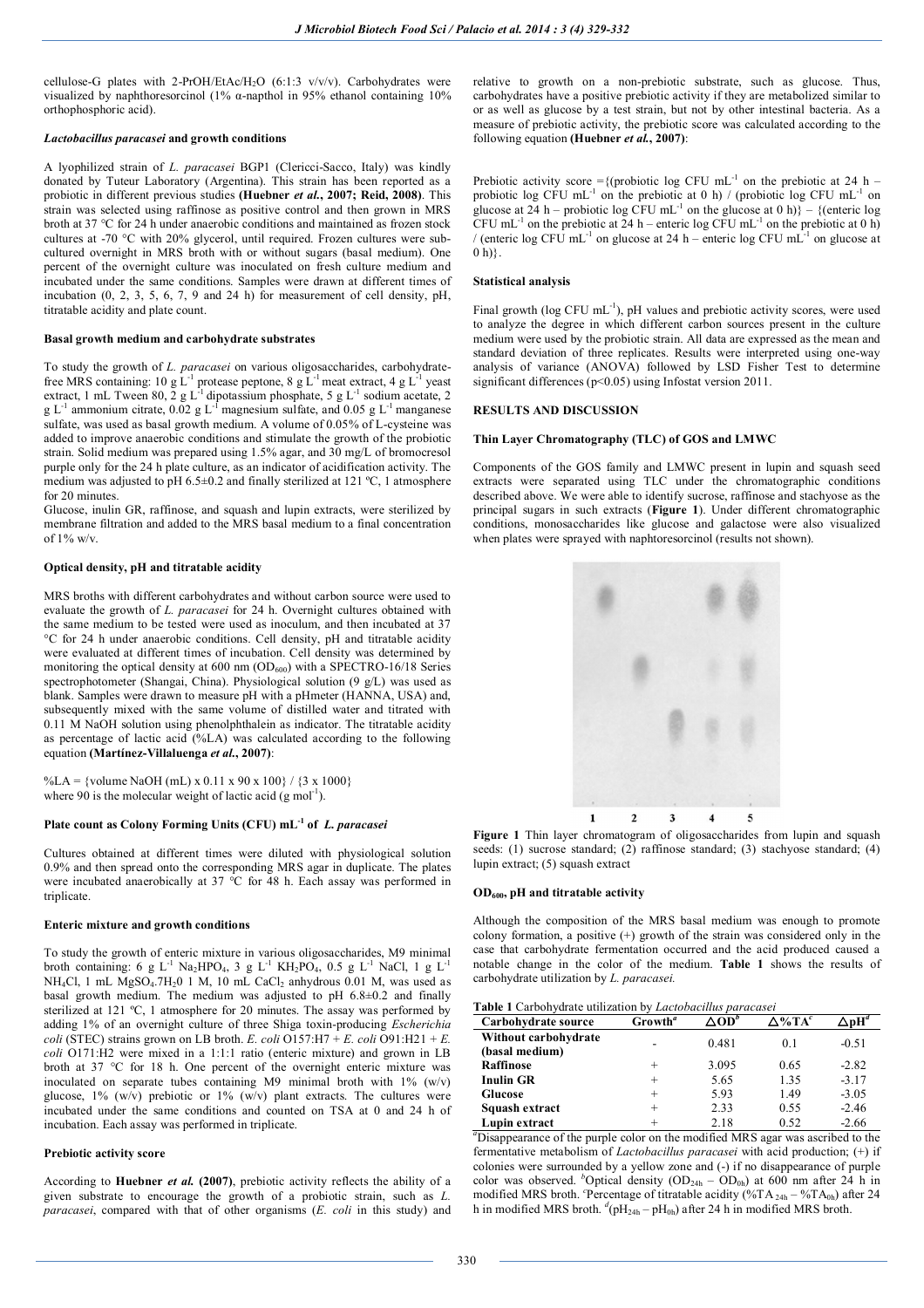The analysis of the data allowed us to conclude that commercial inulin, raffinose and all the carbohydrates extracted from plant sources were fermented by *L. paracasei*.

# **Growth of** *L. paracasei* **with different carbohydrate sources**

The growth of *L. paracasei* (log CFU mL<sup>-1</sup>) for 24 h on 1% (w/v) glucose, 1% (w/v) inulin,  $1\%$  (w/v) raffinose,  $1\%$  (w/v) plant extracts and without added carbohydrate is shown in **figure 2**. Since a given carbohydrate with prebiotic activity should be metabolized by a test strain as well (or nearly as well) as glucose **(Huebner** *et al.***, 2007)**, glucose was included in this study for comparative purposes (control). **Figure 3** shows *L. paracasei* growth reached at 24 h with the different carbon sources. The absence of carbon source in the medium (basal) significantly decreased the growth of this probiotic compared with the control (p<0.05) (**Figures 2** and **3**). In contrast, *L. paracasei* growth on MRS medium supplemented with raffinose, commercial inulin, lupin and squash extracts was not significantly different from that obtained using glucose  $(p<0.05)$ . In particular, MRS added with squash extract resulted in a significantly higher growth than that obtained using raffinose ( $p<0.05$ ).



**Figure 2** Growth of *Lactobacillus paracasei* in MRS broth containing either 1% glucose ( $\blacksquare$ ), 1% commercial inulin GR ( $\triangle$ ), 1% commercial raffinose ( $\triangle$ ), 1% squash extract ( $\triangleright$ ), 1% lupin extract ( $\lozenge$ ), and no added sugar ( $\circ$ ) (p<0.05).



**Figure 3** Effect of the presence or absence (basal) of a carbohydrate source on MRS medium at 24 hours of the growth of *Lactobacillus paracasei*. Error bars are  $\pm$  SD. Results with the same superscript are not significantly ( $p$ <0.05) different.

## **Growth of** *L. paracasei* **and enteric mixture on prebiotics and plant extracts**

The other characteristic property of a prebiotic substrate is that it should be selective and not fermented by commensal organisms **(Huebner** *et al.***, 2007)**. Therefore, growth on each carbohydrate was also determined for a mixture of  $\vec{E}$ . *coli* O157:H7, *E. coli* O91:H21 and *E. coli* O171:H2, corresponding to three enteric bacteria. The increases in cell densities of *L. paracasei* following 24 h growth on different carbohydrate sources are shown in **Table 2**. The growth of enteric mixture on all the carbohydrate sources was significantly lower  $(p<0.05)$ than that on glucose (**Table 2**).

Table 2 Cell density (log CFU mL<sup>-1</sup>) at 0 h and 24 h, for bacterial cultures grown with different carbohydrate sources. All data are expressed as the mean  $\pm$  SD of three replicates. Results with the same superscript are not significantly ( $p$ <0.05) different

| $\mu$ , and the matrix $\mu$ is the complex of the contract of the contraction of $\mu$ is a set of $\mu$ and $\mu$ $\mu$ $\mu$ $\mu$ |                                                    |                   |                   |                                                     |                     |                   |  |  |  |
|---------------------------------------------------------------------------------------------------------------------------------------|----------------------------------------------------|-------------------|-------------------|-----------------------------------------------------|---------------------|-------------------|--|--|--|
|                                                                                                                                       | <i>Enteric mixture</i> (log CFU mL <sup>-1</sup> ) |                   |                   | Lactobacillus paracasei (log CFU mL <sup>-1</sup> ) |                     |                   |  |  |  |
| Carbohydrate source                                                                                                                   | 0 h                                                | 24h               | <b>Difference</b> | 0 h                                                 | 24 <sub>h</sub>     | <b>Difference</b> |  |  |  |
| Without carbohydrate                                                                                                                  | $6.07 \pm 0.02$ a                                  | $7.81 \pm 0.30$ a | 1.74              | $6.45 \pm 0.19$ a                                   | $9.44 \pm 0.07$ a   | 2.99              |  |  |  |
| Raffinose                                                                                                                             | $7.36 \pm 0.04$ d                                  | $8.73 \pm 0.01$ c | 1.37              | $6.51 \pm 0.05$ a                                   | $10.54\pm0.09$ b    | 4.03              |  |  |  |
| <b>Inulin GR</b>                                                                                                                      | $7.13 \pm 0.03$ b                                  | $8.52\pm0.05$ b   | 1.39              | $6.91 \pm 0.09$ b                                   | $11.04\pm0.93$ bc   | 4.13              |  |  |  |
| Glucose                                                                                                                               | $7.24 \pm 0.01$ c                                  | $9.62 \pm 0.16$ e | 2.38              | $6.93 \pm 0.10 b$                                   | $11.22 \pm 0.48$ bc | 4.29              |  |  |  |
| Squash extract                                                                                                                        | $7.35 \pm 0.01$ d                                  | $8.85 \pm 0.03$ d | 1.5               | $6.49 \pm 0.07$ a                                   | $11.57\pm0.43$ c    | 5.08              |  |  |  |
| Lupin extract                                                                                                                         | $7.33 \pm 0.09$ d                                  | $8.75 \pm 0.03$ c | 1.42              | $6.65 \pm 0.27$ a                                   | $11.30\pm0.40$ bc   | 4.65              |  |  |  |

The prebiotic score represents the difference between the relative growth of the probiotic at 24 h using prebiotic and glucose as carbon source, respectively, and the relative growth of the pathogen at 24 h using prebiotic and glucose as carbon source, respectively. The higher the score, the higher the relative growth of the probiotic and/or the lower the relative growth of the pathogen, which indicates a better and selective use of prebiotic in relation to glucose by the probiotic microorganism and/or a limited use of the prebiotic in relation to glucose by the pathogenic microorganism. Although growth of *L. paracasei* using lupin and squash seed extracts in the medium as the only carbon source may be attributed to the presence of sugars different from the GOS family, such as sucrose or glucose, the prebiotic scores obtained were indicative of a selective use of GOS by the microorganism respect to pathogenic strains.